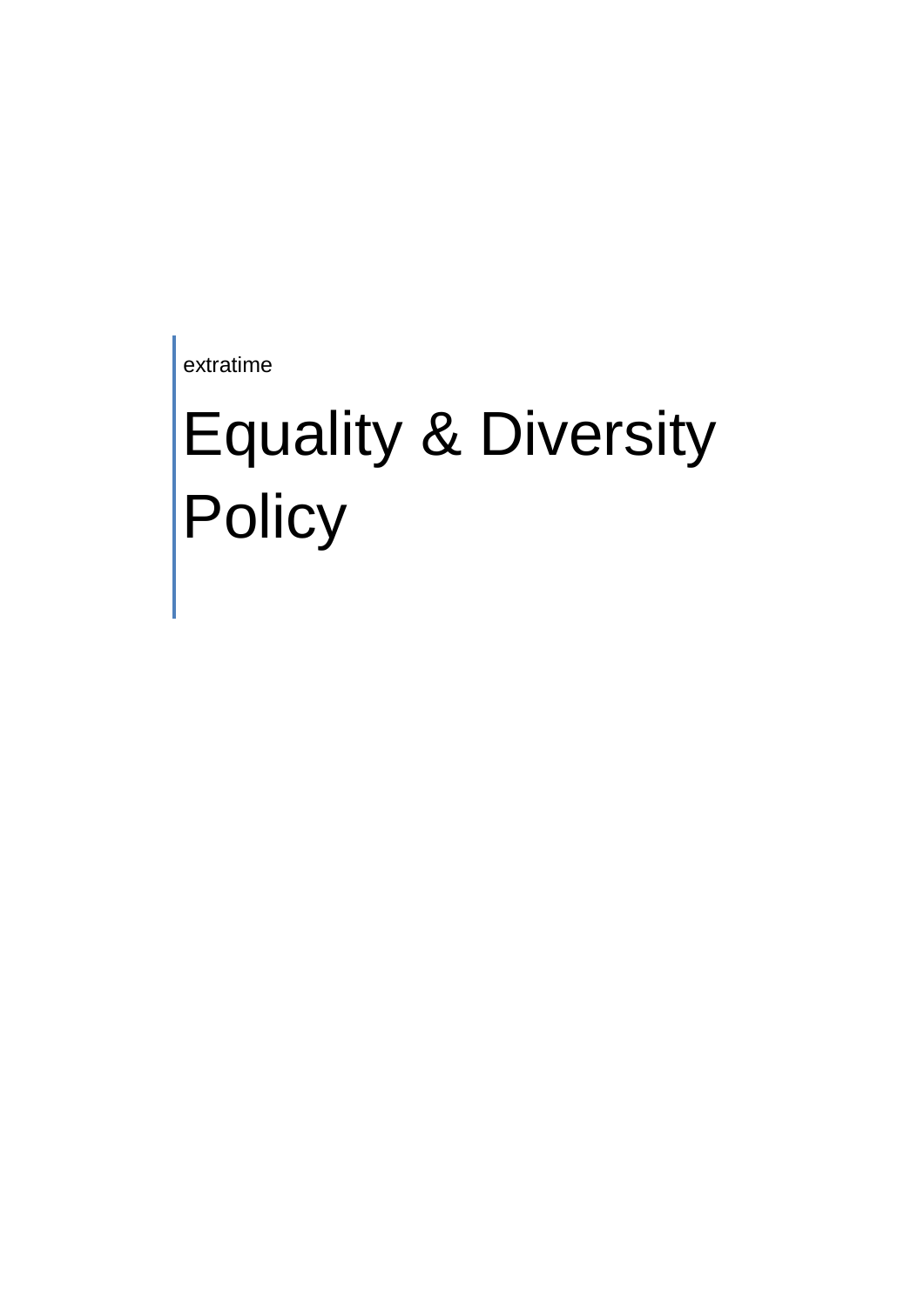

#### **Introduction**

extratime is committed to promoting equality and diversity, providing an inclusive and supportive environment for all. In the implementation of this policy, the charity will:

- ensure that people are treated solely on the basis of their abilities and potential, regardless of race, colour, nationality, ethnic origin, religious or political belief or affiliation, trade union membership, age, gender, gender reassignment, marital status, sexual orientation, disability, socio- economic background, or any other inappropriate distinction
- promote diversity and equality for staff, volunteer, children and young people and value the contributions made by individuals and groups of people from diverse cultural, ethnic, socio-economic and distinctive backgrounds
- promote and sustain an inclusive and supportive work environment which affirms the equal and fair treatment of individuals in fulfilling their potential and does not afford unfair privilege to any individual or group
- wherever reasonable and practicable, promote flexible working hours and home working opportunities
- treat part time staff fairly and equally
- challenge inequality and less favourable treatment and wherever practicable ensure individuals experience a level playing field for achieving opportunities
- promote greater participation of under-represented groups of volunteers and staff by encouraging positive action to address inequality
- promote an environment free of harassment and bullying on any grounds in relation to all staff, volunteers, children and young people, and visitors

## **Responsibility For Implementation**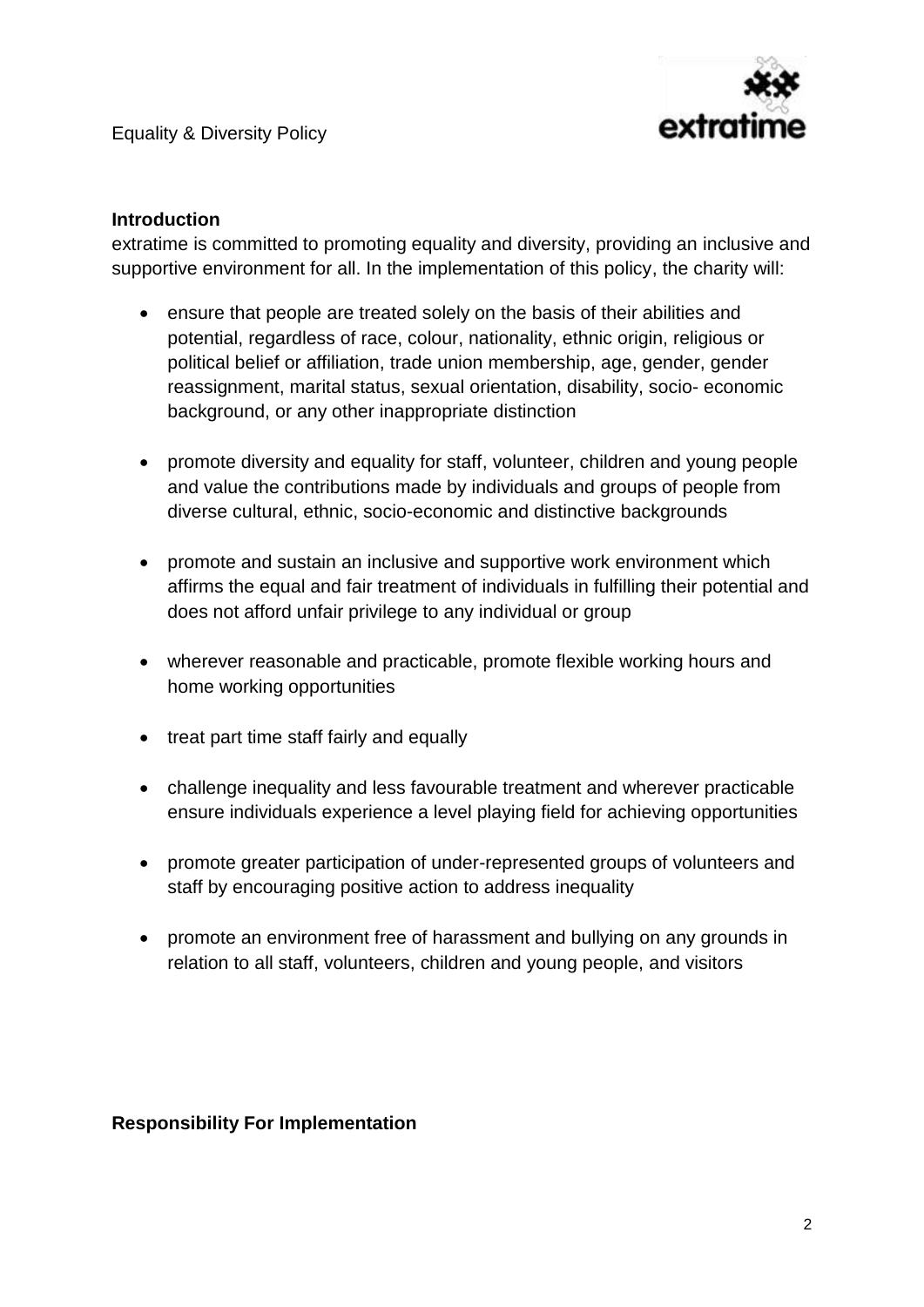

#### Equality & Diversity Policy

The Director has ultimate responsibility for the effective implementation of the policy. The policy will be reviewed at least every two years, to ensure it remains commensurate with the law and best practice. The Director with responsibility for equalities issues will, oversee the implementation of this policy.

The Director is responsible for monitoring the implementation of all equal opportunities policies and procedures and reporting on the progress made in achieving equalities targets staff and operatives. The Director has overall delegated responsibility for co-ordinating the day to day operation of the policies and procedures with the management team.

## **Liability**

All members of staff remain personally responsible for ensuring that they act within the law. The director and managers are responsible for ensuring that staff and volunteers perform their duties in a lawful manner and that proper training and support is provided accordingly. In certain circumstances the director and managers could be vicariously liable for actions carried out by staff purportedly in extratime's name. Any member of staff or volunteer may be personally liable if, whilst on extratime business and despite guidance and training from extratime, they behave illegally.

Providing that members of staff are carrying out their normal duties (as described in their job description or otherwise) in accordance with extratime's policy they will be supported by the charity in any proceedings brought against them, including the payment of legal costs. The director retains discretion to determine whether support would be appropriate in other circumstances.

All extratime policies and procedures will be reviewed to ensure that they comply with the Equality and Diversity policy.

Action plans will be developed and maintained as appropriate in relation to areas such as race, disability, age, gender, religion, sexual orientation and work-life balance. Appropriate monitoring will be put in place. Equality and diversity awareness will be built into all extratime's planning and review processes.

All related policies, procedures and action plans will be implemented with the cooperation of and in consultation with staff and volunteers. Consultation will include external bodies such as the government's Equality Commission.

## **Monitoring And Evaluation**

The director will monitor the implementation of the policy and all associated equality action plans, reporting annually to all staff and volunteers to raise awareness. The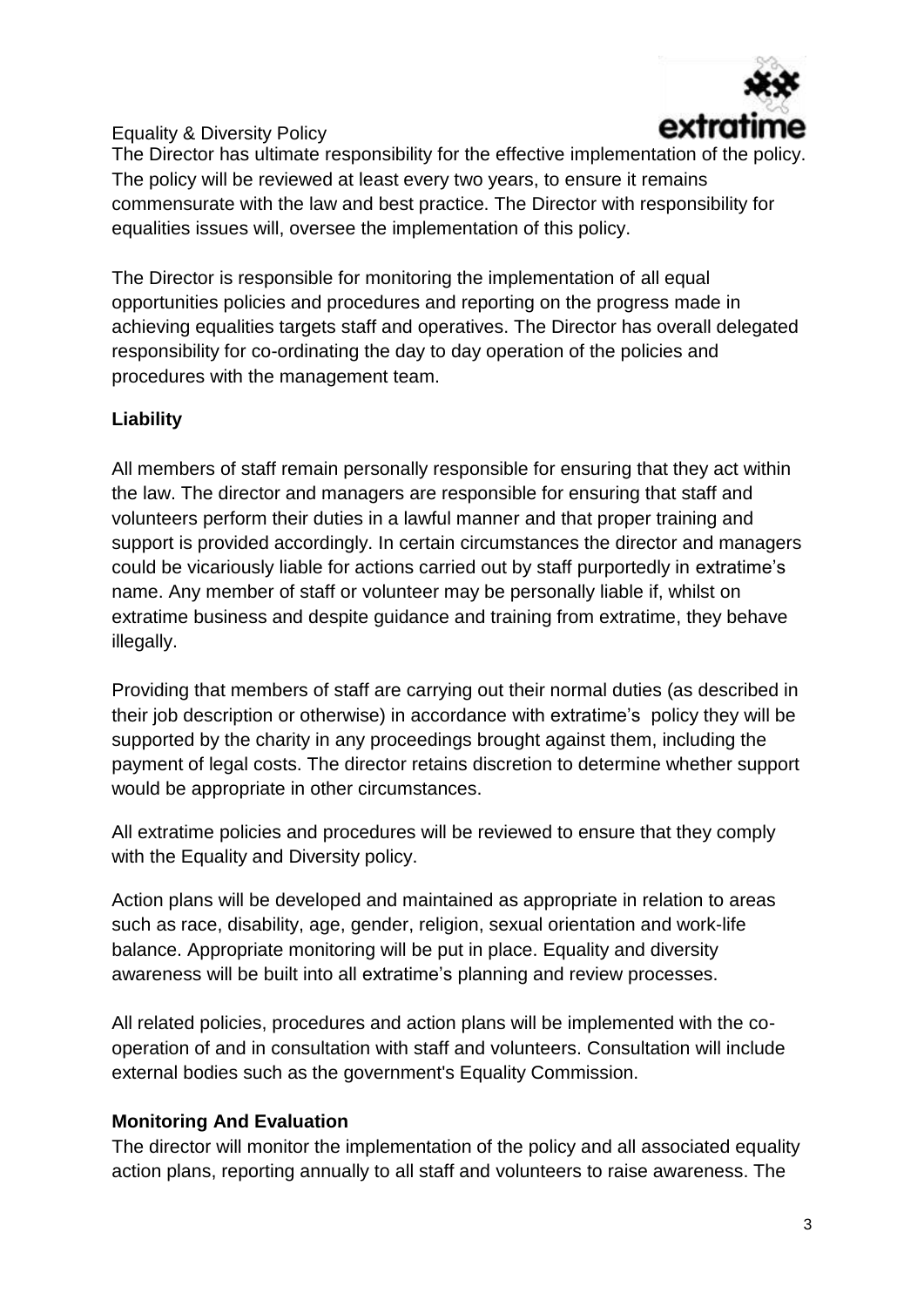

Equality & Diversity Policy report, to include detailed information on progress towards targets will also be made available once carried out.

## **Action Planning -Staff Issues**

Recruitment and selection procedures

Recruitment and selection procedures will be reviewed and updated in the light of emerging equalities legislation and guidance offered to all relevant staff on drafting job descriptions and person specifications. Annual data monitoring will be undertaken in relation to recruitment, selection, appraisal, promotion, pay, grading, disciplinary cases, grievances and harassment in respect of gender, age, disability and race/ethnicity. Areas of identified inequality will be addressed. Monitoring reports will be made available to individuals to assist them in achieving equalities targets and in addressing any areas of under-representation. Positive action measures will be put in place to support under-represented groups in specific areas, such as women seeking a senior management post and the employment of ethnic minorities and disabled staff.

## **Training**

All extratime employees, including directors and management, undertaking recruitment and selection will be trained in equality issues. Equality and diversity training will be included in induction sessions and induction packs for all newly appointed staff. Managers with responsibility for staff will receive training in equality and diversity matters, including the relevant law and their duties. Managers are responsible for ensuring that their staff attend equality and diversity training within two years of appointment.

## **Complaints – Staff**

Any member of staff may pursue any grievance relating to their employment via the Grievance Procedure. The director is available for confidential consultation on any issue that concerns an individual member of staff.

## **Equality Aims**

| <b>GENDER</b> | extratime will support the equal treatment of men and women.     |
|---------------|------------------------------------------------------------------|
|               | Workforce targets will be maintained and reviewed in relation to |
|               | promoting men into senior management and increasing the          |
|               | numbers of male staff at all levels. Men will be offered a range |
|               | of career development opportunities such as training and         |
|               | mentoring. Extratime will actively promote a positive work life  |
|               | balance environment and develop family friendly policies.        |
| <b>AGE</b>    | extratime will eliminate unlawful age discrimination and will    |
|               | review policies (including retirement) to ensure that they       |
|               |                                                                  |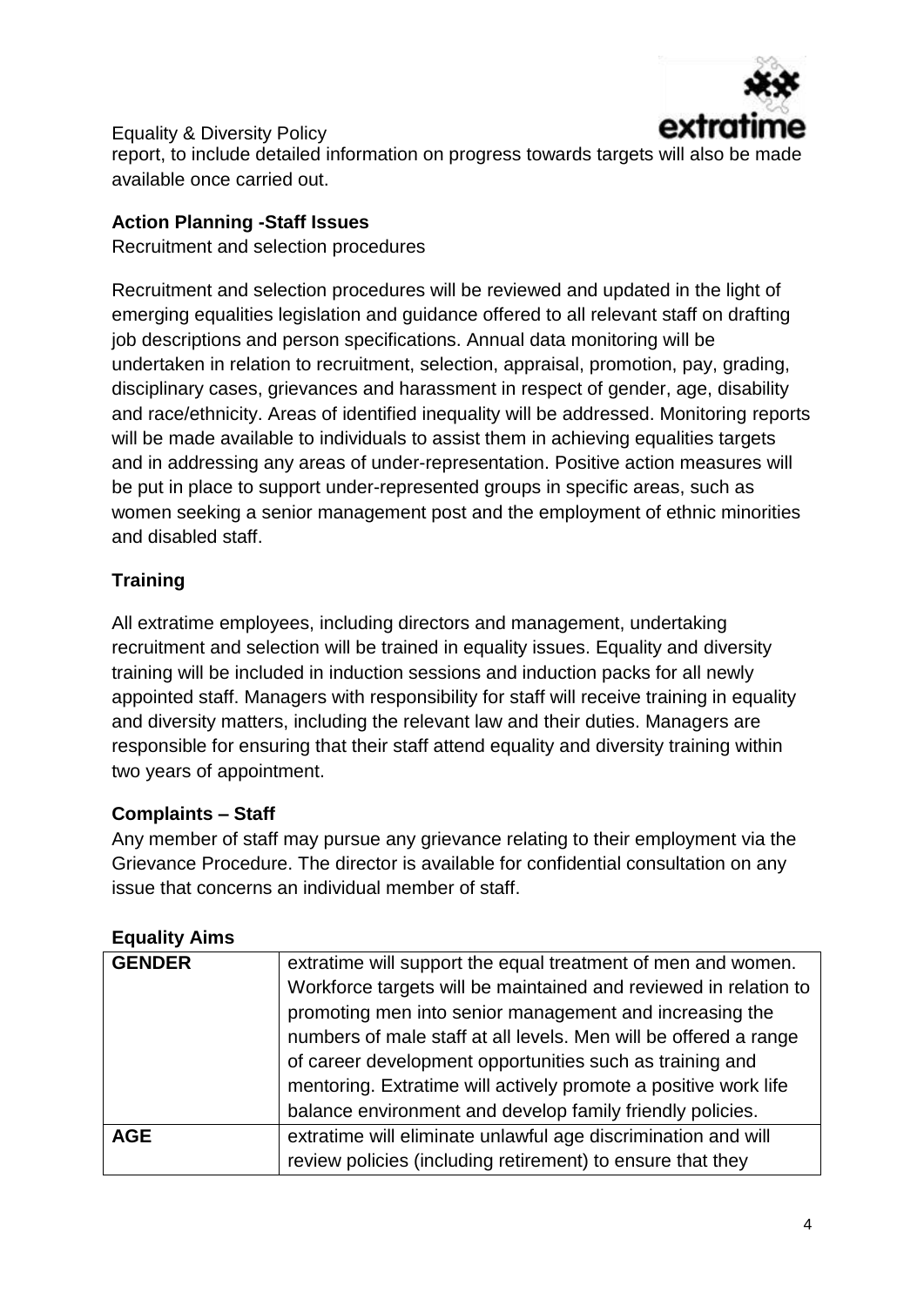

Equality & Diversity Policy

|                    | comply with age discrimination legislation. Monitoring will be     |  |  |  |
|--------------------|--------------------------------------------------------------------|--|--|--|
|                    | undertaken to identify any areas of inequality.                    |  |  |  |
| <b>SEXUAL</b>      | extratime will eliminate unlawful discrimination on grounds of     |  |  |  |
| <b>ORIENTATION</b> | sexual orientation. Policies will be reviewed to ensure that they  |  |  |  |
|                    | comply fully with legislation on sexual orientation.               |  |  |  |
| <b>DISABILITY</b>  | extratime will remove barriers to participation by disabled staff, |  |  |  |
|                    | volunteers, children and young people, wherever possible.          |  |  |  |
|                    | Implementation will be monitored and targets reviewed in           |  |  |  |
|                    | relation to increasing numbers of disabled staff, volunteers,      |  |  |  |
|                    | children and young people. Staff who acquire impairments or ill    |  |  |  |
|                    | health whilst working with extratime will be offered reasonable    |  |  |  |
|                    | adjustments to enable them to continue working. Monitoring will    |  |  |  |
|                    | be undertaken to identify any areas of inequality.                 |  |  |  |

| <b>RACE/ETHNIC</b> | extratime will ensure participation of black and minority ethnic |
|--------------------|------------------------------------------------------------------|
| <b>ORIGIN</b>      | groups in all its activities. All policies will be reviewed and  |
|                    | amended as appropriate in line with the Race Relations           |
|                    | (Amendment) Act 2000. Monitoring will be undertaken to           |
|                    | identify any areas of inequality.                                |
| <b>RELIGION</b>    | extratime includes people from diverse religious and cultural    |
|                    | backgrounds and will respect the needs and requirements of       |
|                    | people who adhere to a range of cultural and religious beliefs.  |
|                    | This will include children and young peoples, staff and          |
|                    | volunteers' needs in relation to assessment, dietary             |
|                    | requirements and requests for leave and facilities for religious |
|                    | observance.                                                      |

## **Document version and review control**

| DATE WRITTEN/REVIEWED                     | Written by:         | <b>Approved by Executive</b> |  |  |  |
|-------------------------------------------|---------------------|------------------------------|--|--|--|
|                                           |                     | Committee:                   |  |  |  |
| September 2011                            | Becky Jenner        | October 2012                 |  |  |  |
| September 2014                            | <b>Becky Jenner</b> | September 2014               |  |  |  |
|                                           |                     |                              |  |  |  |
|                                           |                     |                              |  |  |  |
| Document to be reviewed in September 2017 |                     |                              |  |  |  |